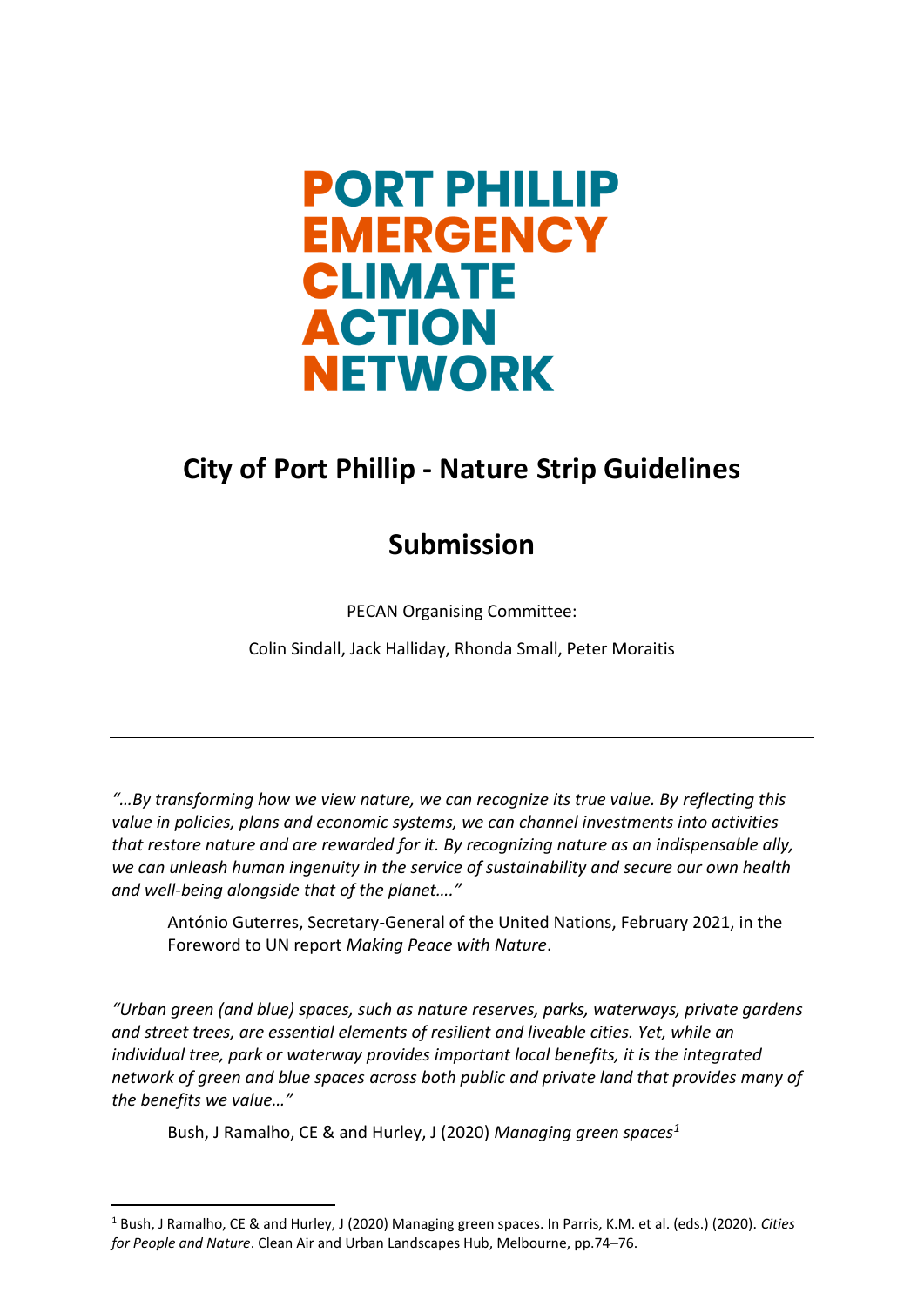### Key points

- The draft Nature Strip Guidelines appear unnecessarily restrictive, and do not appear to have been developed in the context of Council's wider greening, open space and climate strategies.
- They do not acknowledge the efforts of the many residents who have created and nurture nature strip gardens.
- If a significant number of these gardens cannot continue as a result of the limitations placed by the Guidelines, the ecosystem services provided by the gardens, including biodiversity, will suffer, amenity will be reduced and considerable social capital will be lost.
- New, more flexible Guidelines need to be developed through a process of participatory co-design involving all relevant stakeholders; and nature strip policy should be developed and implemented in the context of Council's Public Space and Greening policies.
- Consideration needs to be given to new forms of governance across all areas of Council's nature-based solutions initiatives and sustainability agenda to ensure an integrated policy approach, and community and stakeholder engagement in design and implementation.

#### **Introduction**

In this month's Sustainability News, the City of Port Phillip provided a welcome and encouraging update of actions Council is taking to implement the 2019 Climate Emergency Declaration. The update report restates Council's commitment to five sustainability priorities, including "a greener, cooler, more liveable City" and a "water sensitive City".

The report notes Council is "working to reduce the impacts of heat, protect and enhance biodiversity and improve enjoyment of our public space" including through "planting trees and vegetation in our streets and parks and increasing biodiverse and climate resilient species"; developing an updated Greening Port Phillip strategy and "identifying new ways to improve greening outcomes"; and partnering with the EcoCentre to "deliver community programs about biodiversity and volunteering initiatives to protect and restore native vegetation and habitats".

In light of this and other important activities the Council is undertaking to enhance the resilience and sustainability of our area, the draft updated Nature Strip Guidelines, released for consultation in October last year, have disappointed many in our community, and appear disconnected from the wider strategies Council is or will be pursuing.

The Guidelines do not mention "climate", or "greening". Sustainability appears only in a website link. The cooling and amenity properties of trees are mentioned but not other vegetation. Human health is mentioned but only in relation to edible plants as a potential health hazard.

In addition, there is no recognition or celebration of the huge efforts by so many residents of Port Phillip in creating and maintaining vibrant Nature Strip Gardens (NSGs) and the community benefit derived from this voluntary commitment. And there is no concept of Council working in partnership with this or the wider community to improve the local environment.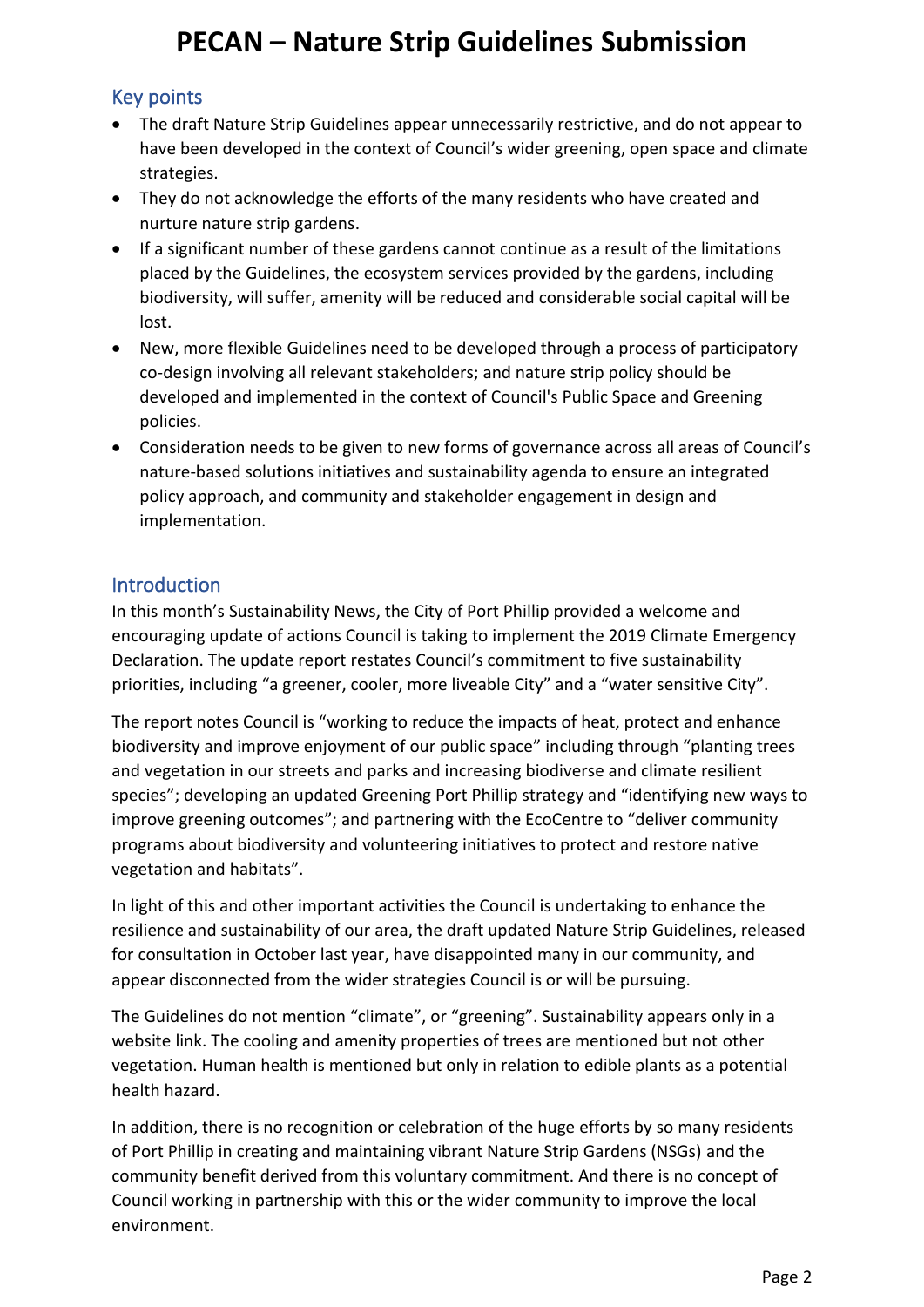The overall tone of the guidelines, sadly, seems negative. They spell out in great detail what would not be permitted. This is reflected in the statement of Purpose:

*The Nature Strip Guidelines outline the considerations for gardening on nature strips across the municipality. It includes the safety and tree protection requirements. Council supports nature strip planting provided the nature strip remains safe and functional, no damage occurs to trees or other assets, and the nature strip is well maintained.*

While it is likely that many residents who create and tend to gardens on nature strips do not necessarily do so to help mitigate climate change impacts as their primary motivation, there is no question that these gardens make an important contribution to the green infrastructure of the city. They provide multiple benefits beyond those obtained by the individual gardeners, including the enhanced amenity of the streets where the gardens are located.

It is therefore surprising that the guidelines are not framed in the context of Council's wider greening strategy, the Climate Emergency response and Council's broader social and environmental sustainability objectives.

### Potential impact of the guidelines

It has been suggested that if these guidelines were implemented as currently written a large number of the existing nature strip gardens would not comply and could be dismantled by Council. This would be a tragic loss to the amenity and well-being of the city, and a major disincentive to future efforts.

It would potentially also lead to the loss of the planned Melbourne Pollinator Corridor (MPC), an 8km community-driven wildlife corridor which would offer huge benefits for biodiversity and eco-system services.

The encouragement of more native and productive plantings in nature strips would increase biodiversity across the City of Port Phillip. These biodiversity islands would form a network across the city, and supplement biodiversity corridors and large parks. The biodiversity corridors, such as the Elwood canal, foreshore, and the proposed Green Line linear park, could form crucial connections for wildlife across the city.

As the guidelines are currently framed, it appears all of this and more, would be at risk.

#### What are the benefits of NSGs?

Many of these have been well spelt out by Emma Cutting i[n her blog](https://www.theheartgardeningproject.org.au/blog-1/some-of-the-benefits-of-street-gardening)<sup>2</sup>, and by Adrian Marshall in [the Conversation](https://theconversation.com/our-land-abounds-in-nature-strips-surely-we-can-do-more-than-mow-a-third-of-urban-green-space-124781)<sup>3</sup>, in his **PhD<sup>4</sup>** and subsequent papers. The importance of nature strips is well addressed by Marshall in pointing out that in Melbourne nature strips and median strips typically constitute about a third of all public space, so it is important that this volume of space is optimally utilised to provide cooling, aesthetic and biodiversity benefits. Further, he points out that well managed lawns can also provide significant benefits.

<sup>2</sup> <https://www.theheartgardeningproject.org.au/blog-1/some-of-the-benefits-of-street-gardening>

<sup>3</sup> [https://theconversation.com/our-land-abounds-in-nature-strips-surely-we-can-do-more-than-mow-a-third](https://theconversation.com/our-land-abounds-in-nature-strips-surely-we-can-do-more-than-mow-a-third-of-urban-green-space-124781)[of-urban-green-space-124781](https://theconversation.com/our-land-abounds-in-nature-strips-surely-we-can-do-more-than-mow-a-third-of-urban-green-space-124781)

<sup>4</sup> <https://minerva-access.unimelb.edu.au/handle/11343/235809>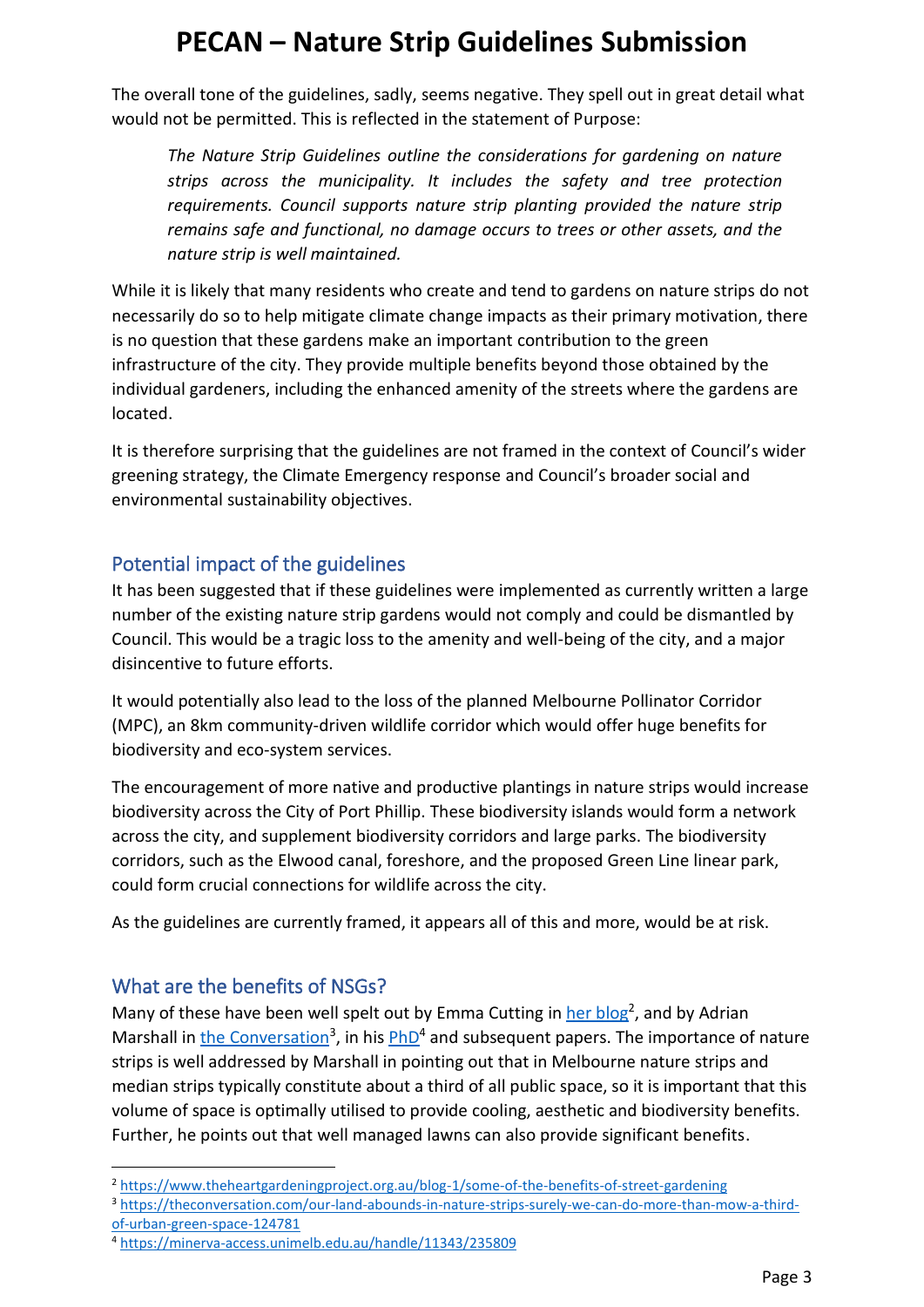To give full weight to the benefits, it is firstly important to consider the context in which Council has issued the new Nature Strip guidelines.

We know that the world is facing many major and interconnected challenges. Three of these, designated global emergencies by the United Nations, are climate change, biodiversity loss and pollution<sup>5</sup>. We continue to suffer the effects of the COVID-19 pandemic, with the possibility of new strains and outbreaks into the future. Among the many impacts of the pandemic has been a significant rise in mental health problems, associated with lockdowns, social isolation, and loss of employment and income. In addition, obesity is a major problem globally, and in Australia where 60% of the population is now overweight or obese. The obesity epidemic, according to the World Bank, now presents a "formidable challenge to human capital" and shared prosperity.

How are these complex global issues related to nature strips?

Council's Act and Adapt Strategy points to the answer to this question, with the section "Global challenges, local impacts", noting that the "challenge of environmental sustainability is not just limited to the City of Port Phillip"; it is a worldwide issue to which Council can make a contribution at the local level.

There is wide agreement – and strong evidence - that local 'nature based solutions' <sup>6</sup> have a role to play across all of these challenges. Greening urban environments is a key strategy offering *multiple co-benefits*; reference to these is made in numerous Council documents, such as Greening Port Phillip, the draft Public Space Strategy and the Council Plan 2021-31.

Just a few of these benefits are summarised here:

Greener environments:

- help mitigate increased temperatures and reduce the urban heat island effect
- promote and protect biodiversity, provide habitat for bees, pollinating insects, birds and other fauna
- improve the urban microclimate
- reduce cooling costs and CO2 sequestration from the atmosphere
- help filter traffic-generated pollution
- contribute to better mental health
- provide an attractive environment for walking, cycling and being physically active hence reducing one of the leading causes of obesity; and encouraging social interaction
- green space and vegetation reduce water run-off and storm water pollution, and provide other ecosystem services such as returning rainwater to the local water cycle by evapotranspiration, and improving biodiversity
- contribute to the overall amenity and beauty of our streetscapes.

<sup>5</sup> United Nations Environment Programme (2021). Making Peace with Nature: A scientific blueprint to tackle the climate, biodiversity and pollution emergencies. Nairobi. [https://www.unep.org/resources/making-peace](https://www.unep.org/resources/making-peace-nature)[nature.](https://www.unep.org/resources/making-peace-nature)

<sup>6</sup> "… actions to protect, sustainably manage, and restore natural or modified ecosystems, that address societal challenges effectively and adaptively, simultaneously providing human well-being and biodiversity benefits" International Union for the Conservation of Nature (2020)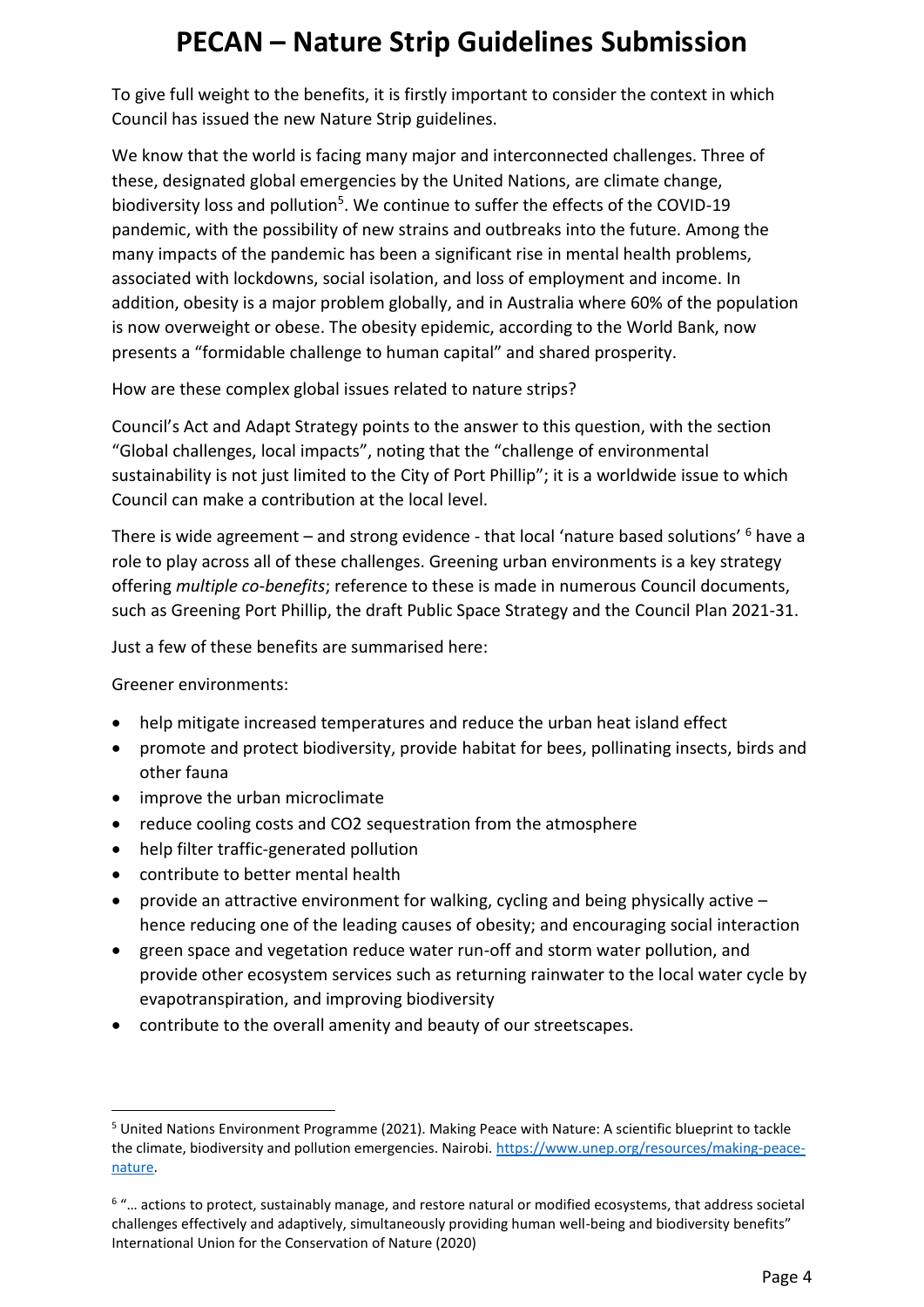These are some of the benefits that NS gardeners contribute to, which serve the whole the community. But in addition, the activity of gardening has multiple benefits for those who participate: being physically active, interacting with nature, collaborating with neighbours, a sense of creating something of value and beauty, providing learning opportunities for children and so forth.

Given these benefits, we look below at whether there is room for some flexibility in the guidelines in order to preserve the investment made in these gardens to date, and encourage further initiatives.

#### Safety and access

One of the major arguments for the clearances and plant heights proposed is related to the need for safety and accessibility to be maintained on all streets. In drawing up the guidelines, it was clearly necessary to have regard to Council's legal and ethical responsibilities in this area, public liability risk, and with reference to national standards, guides and best practice.

There is no question that public safety is always of the highest importance, and that our streets should always be accessible, welcoming and inclusive of people of all ages and abilities.

Nevertheless, there are also other objectives that need to be taken into account in street design, including those that have become a higher priority than they may have had in the past, such as environmental sustainability and various dimensions of mental and physical health.

While there may potentially appear to be some tensions between safety and accessibility and these other objectives, it is increasingly seen that they must be considered together in the wider interests of the well-being of people and the planet.

In Council's Act and Adapt strategy, there is a commitment to the UN's Sustainable Development Goals (SDGs). While most of the SDGs are relevant for local authorities, the specific goal for cities, SDG 11, is: *Make cities inclusive, safe, resilient and sustainable*. The accompanying targets spell out more detail, for example:

*"By 2030, provide universal access to safe, inclusive and accessible, green and public spaces, in particular for women and children, older persons and persons with disabilities."*

In other words, urban areas should aim to be both sustainable and inclusive. This suggests the need for some assessment of how risks of harm versus potential benefits might best be balanced.

The safety and accessibility issues as set out in the Guidelines are:

- everyone can safely travel on the footpath
- people driving can see people walking and cycling
- people can get out of a car parked on the street
- workers can safely access service pits
- there is space for bins and rubbish collection
- a safe street environment that maintains good surveillance, light and access is maintained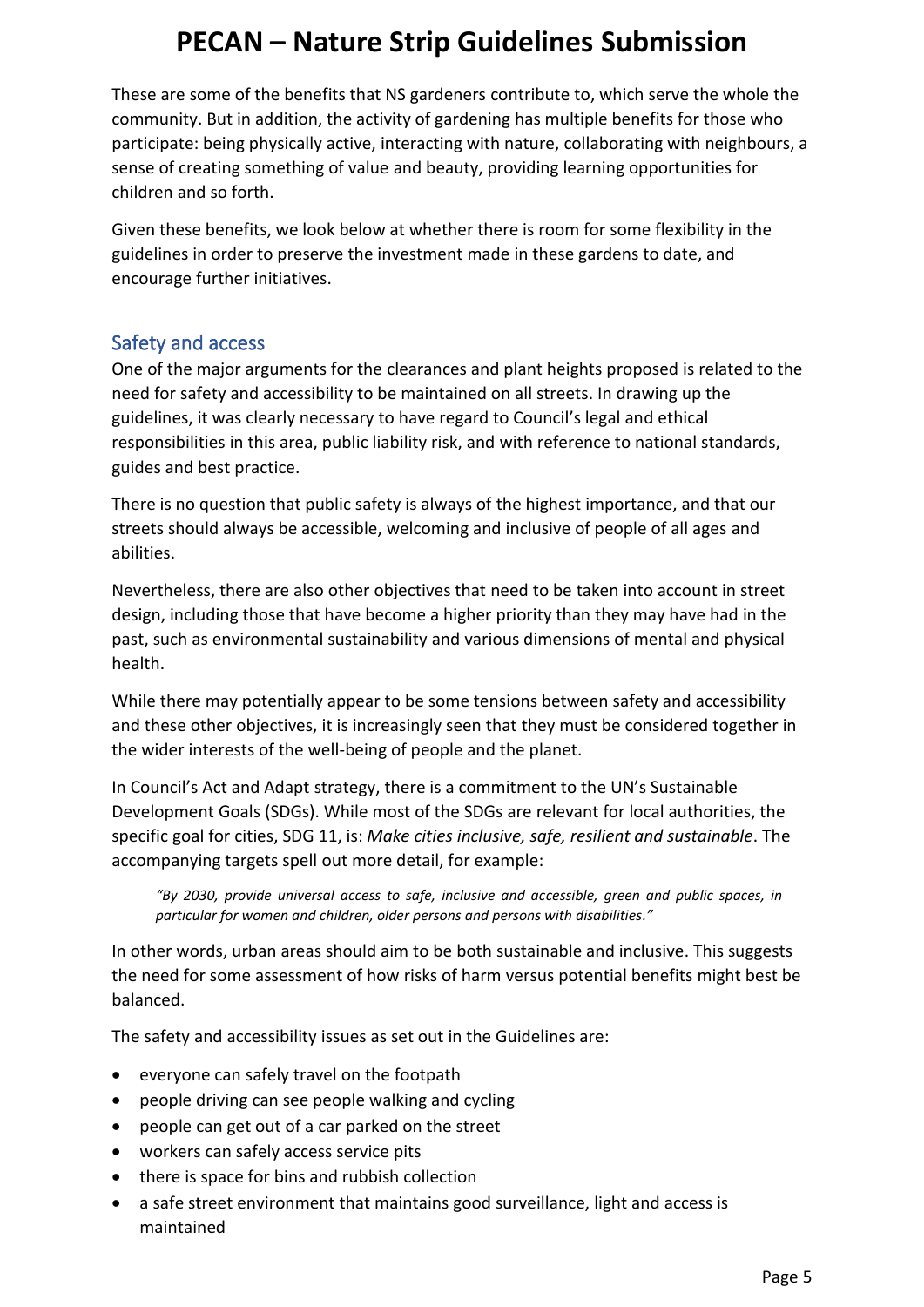Falls can be a significant problem, particularly for older people, and may cause serious injury. However, most falls on footpaths where the environment is a major contributing factor, are attributed to uneven and poorly maintained footpaths and poorly designed access to crossings and kerbs<sup>7</sup>. Protruding tree roots, unfilled holes, slippery surfaces may also be contributors. However, hazards such as these are largely Council's responsibility. Council most likely has data on the specific incidents or hazards that have arisen as a result of nature strip gardens, and in what sort of instances problems are most likely to arise.

In this regard we would note that accessibility is regularly compromised by many other factors than nature strip gardens, such as development and building works, other trades work, removalists, scooters on pavements, cyclists, bins left on footpaths, poorly maintained pavements, placement of pay parking machines in some streets, utilities work etc.

It is very likely that where neighbours are engaged in their local environment through work on nature strips that defective footpaths and other matters would get more attention, enabling early reporting to Council of any hazards which would enable preventive measures to be taken<sup>8</sup>. Local residents and neighbours also have a stake in ensuring a safe street environment more generally, and ensuring good surveillance, light and access are maintained for the benefit of all, including children, older people, and people with a disability.

The issue of a line of sight for drivers to see and be aware of pedestrians and cyclists on pavements is frequently raised. However, we think it unlikely that a nature strip garden could impair visibility more than the SUVs, vans and other vehicles that can legally park along the side of a road. A child running out to the road from between two large vehicles is likely to be more at risk than if in the unlikely event that they step through vegetation.

Similarly, with regard to people getting out of their cars, residents who are working on street gardens, will be aware of parking patterns and needs and will obviously design gardens so that friends and relatives arriving by car can visit without problem.

While cars are important for mobility, under a holistic approach to inclusive and sustainable streetscape design, the issue of changing perspectives on the domination of urban environments by private car use, also needs to be factored in to longer term considerations with regard to city greening strategies.

These above points suggest that there could be opportunities for less restrictive or more flexible guidelines for nature strip gardens to be developed having regard to access and safety considerations, subject to engagement with, and deliberation among, all of the relevant affected parties. Such a process is one of our major recommendations – see below.

#### **Trees**

The other major reason for the recommended clearances in the guidelines is the maintenance of tree health.

<sup>7</sup> Oxley, J., O'Hern, S., Burtt, D., Rossiter, B. (2016). *Fall-Related Injuries While Walking in Victoria*, Victoria Walks, Melbourne

<sup>&</sup>lt;sup>8</sup> Jane Jacobs introduced the concept of "eyes on the street" as one of the most important contributors to street safety. She was mainly referring to street crime but the idea has wider application.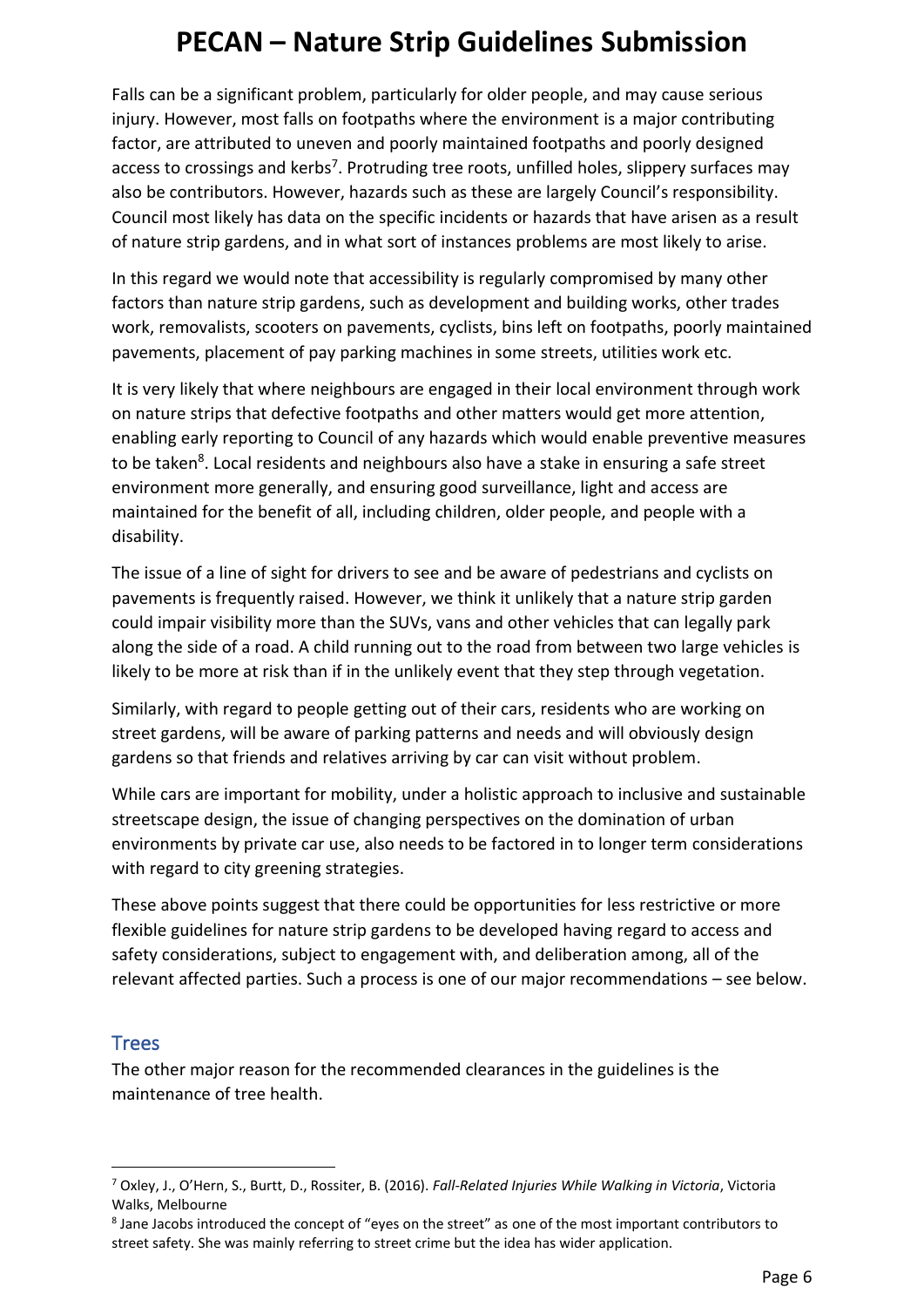Trees are the critical building blocks of an urban forest and provide a range of environmental, social and health benefits. We do not dispute the vital importance of safeguarding our trees, nor the harms that can occur through physical damage to the root system, or if the necessary nutrient or water requirements are unintentionally restricted by plant beds or excessive mulch.

However, we would ask whether, with an informed and tree sensitive approach, taking account of different types of trees and of different types vegetation, along with the context of particular areas – soil, water, exposure to vehicle pollution, micro climate etc - if there might be some flexibility with regard to clearances that would be tolerable in certain situations?

This again suggest the need for street design to be considered as a whole, in which synergies between existing trees and new plantings, and nature strip gardens, including lawns, would be managed in collaboration between Council and residents.

PECAN has repeatedly argued that further investment by Council in the tree population, and accelerating the planting schedule to increase canopy cover in many parts of the city, has to be a high priority. Canopy cover is particularly lacking in many streets of the more disadvantaged areas of the city (which are also lacking in access to green space more generally) where the urban heat island effect is or will become a significant problem. These are also areas where for various reasons there are fewer nature strip gardens. This situation raises numerous environmental justice concerns and we urge Council to give this urgent consideration.

#### An integrated approach

Council should consider nature strip gardens in the context of the overall strategy for, and governance of, greening Port Phillip, which in turn will be a major contributor to Council's Climate Emergency response (alongside other measures). A piecemeal approach will not achieve the outcomes needed.

As the Australian Institute of Landscape Architects have proposed in their Green Infrastructure Position Statement (2019):

*"[Green Infrastructure] should not be thought of as individual elements in the landscape (a tree, a wetland, a park, or a garden). Rather it should be treated as components of an infrastructure system that interact with a range of other urban systems (transport, stormwater, ecological communities) that perform certain functions and provide ecosystem services that contribute to the sustainable operation and enhancement of urban and regional settlements…."*

We suggest this requires seeing the gardens in the context of the street ('complete streets'), the street in the context of the neighbourhood, the neighbourhood in the context of the city, and the connections between them. This framework needs to be informed by an ecosocial perspective i.e. the interaction between people, and people and their environments.

The contribution of nature strip gardens needs to be considered alongside trees, green roofs, green walls and facades, private gardens, parks, transport corridors, community gardens, water sensitive urban design, ovals, and all other elements of green infrastructure.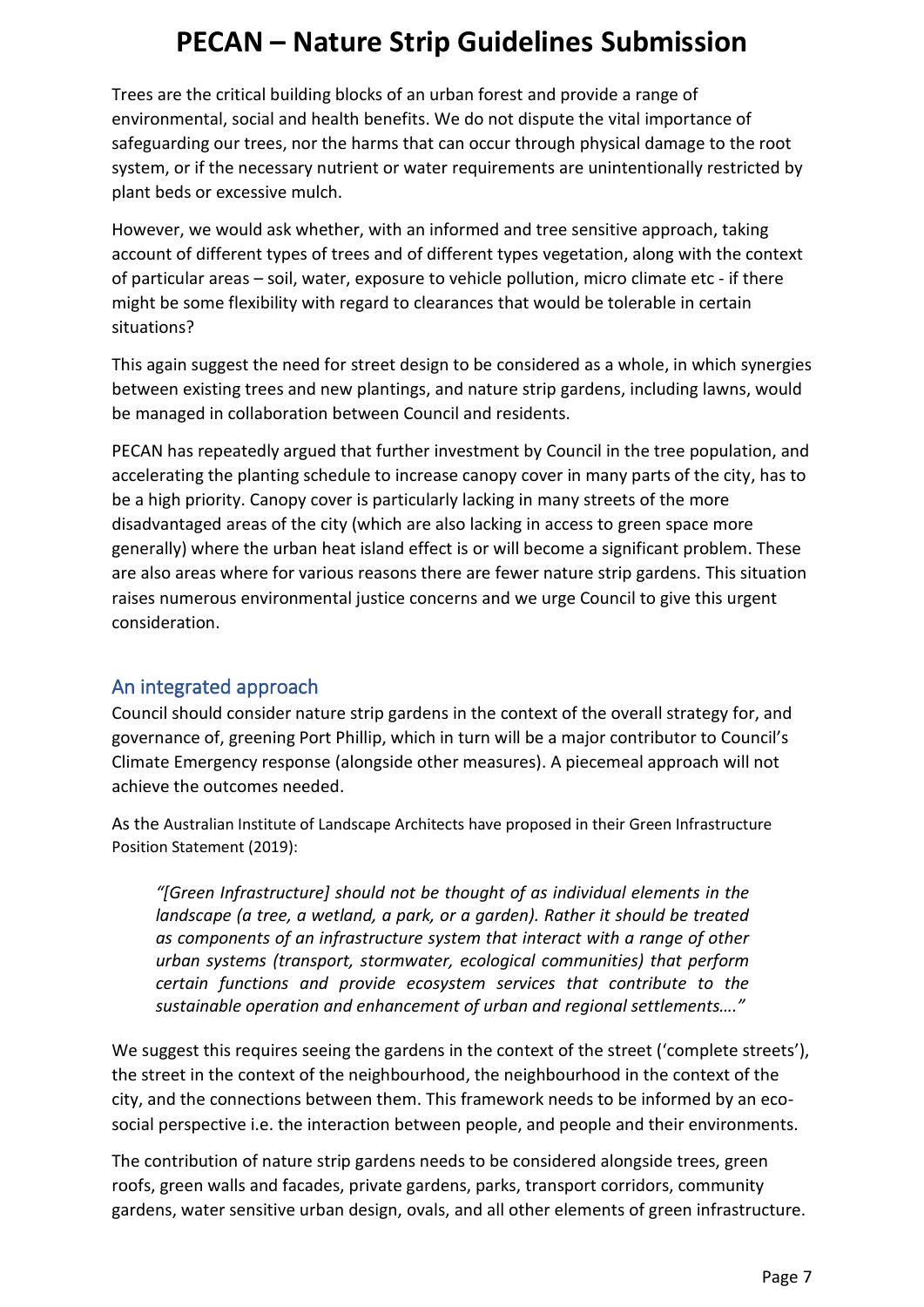Also of value in this context, based on recent studies, would be consideration of the potential contribution of 'sustainable lawns', in situations for example, where residents may have a preference for lawns on nature strips, or for other applications, in verges, parks and other settings. The concept of sustainable lawns is based on a 'complex hybrid approach', where the essence of lawn is retained ie the durable surface, but created by plants grasses, herbaceous species and/or ground covers. This avoids a homogenous mono-species approach, and can potentially reinforce local biodiversity while offering important ecosystem services such as cooling and mitigation of the heat island effect, carbon sequestration and regulation of the water cycle. This would require new approaches to sustainable lawn management e.g. electric mowing, soil preparation and smart irrigation schemes, in order that the positive benefits of soil carbon sequestration were not outweighed by greenhouse gas emissions associated with fertiliser application and motor  $m$ OWer use  $9$ 

#### Governance

As noted previously, the draft Nature Strip Guidelines do not reference other Council bluegreen infrastructure and sustainability strategies; nor apparently were they devised in collaboration with community members who create and manage nature strip gardens.

It is not unique to the city of Port Phillip that this has occurred, and many research studies of the implementation of nature-based solutions point to problems of coordination across different policy domains, and limitations in how communities are engaged.

But to achieve an integrated approach as suggested above, and because many of the social, cultural, technical and environmental dimensions of green infrastructure are interconnected and interdependent, successful and effective implementation requires novel approaches to governance.

Two 'critical enablers' identified in research studies are investment in mechanisms for 'integrative governance' and 'participatory co-design' <sup>10</sup> .

Integrative governance<sup>11</sup> aims to achieve effective collaboration across all relevant policy domains needed to ensure integrated solutions. These may include responsibilities which sit across different departments in one organisation or which may sit across a number of agencies, including, for example, land use planning, urban design, water quality, waste management, tourism, recreation, traffic management, heritage, health and well-being and community programs.

Participatory co-design involves novel community (and other stakeholder) engagement processes to help both shape the design of nature-based solutions, and, where appropriate,

<sup>9</sup> Ignatieva, M.; Haase, D.; Dushkova, D.; Haase, A. Lawns in Cities: From a Globalised Urban Green Space Phenomenon to Sustainable Nature-Based Solutions. Land 2020, 9, 73. https://doi.org/10.3390/land9030073 <sup>10</sup> Eg Bush, J., 2020, Green-blue space governance in a changing green urban landscape. Report for the Clean Air and Urban Landscapes Hub. The University of Melbourne, Melbourne; Martin, J.G, Scolobig, A, Linnerooth-Bayer, J.; et al Catalyzing Innovation: Governance Enablers of Nature-Based Solutions. Sustainability 2021, 13, 1971. https:// doi.org/10.3390/su13041971; Zingraff-Hamed, A.; Hüesker, F.; Lupp, G.; et al Stakeholder Mapping to Co-Create Nature-Based Solutions: Who Is on Board? Sustainability 2020, 12, 8625. https://doi.org/10.3390/su12208625

<sup>&</sup>lt;sup>11</sup> Many different terms are used including governance of complex systems, institutional mechanisms for policy coherence, polycentric governance, collaborative planning, joined up ways of working etc